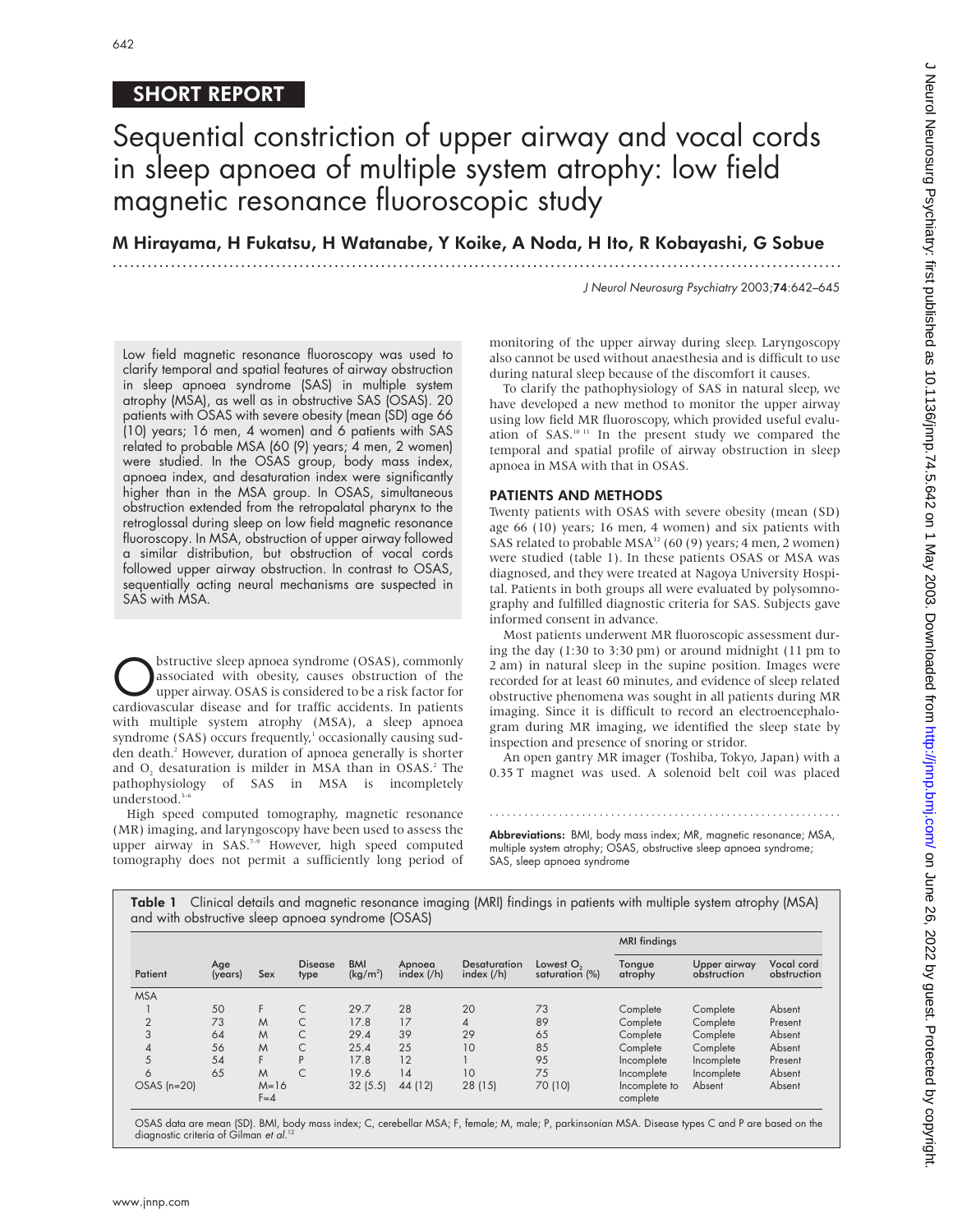

Figure 1 Low field magnetic resonance imaging in the upper airway and vocal cords in a patient with multiple system atrophy (MSA) with obesity. Snoring or stridor occurred following upper airway obstruction. At the same time the glottis narrowed. After upper airway obstruction progressed to completion, the glottis occluded completely (arrowheads).

around the patient's neck. MR fluoroscopy was performed using a fast spin echo-type sequence with repetition time of 28 ms, echo time of 5 ms, and flip angle of 15º. Slice thickness was 10 mm, and a 23 cm field of view was imaged continuously with a  $128 \times 128$  matrix. The midsagittal plane and the transaxial plane at the soft palate level usually were selected for monitoring. Real time images were monitored at 0.9 second intervals. The difference in the parameter of sleep apnoea between OSAS an MSA groups was statistically analysed by Student's *t* test. To identify the narrowing of the

vocal cord, we assessed the maximum diameter of the vocal cord image on MR imaging that adjusted on the plane of the vocal cord, and we determined the presence of narrowing of the vocal cord when the diameter was less than half that in the awake state.

#### RESULTS

In the OSAS group, body mass index (BMI), apnoea index, and desaturation index were significantly higher than in the MSA group (OSAS *v* MSA: BMI 32 (5.5) *v* 23 (5.6), p < 0.01;



Figure 2 Low field MR imaging in the upper airway and vocal cords in MSA in a patient with atrophic tongue. This patient had severe atrophy of the tongue and laryngopharyngeal muscles. Snoring or stridor occurred from upper airway obstructions; at the same time, the glottis narrowed. Upper airway and vocal cords both were completely occluded (arrowheads).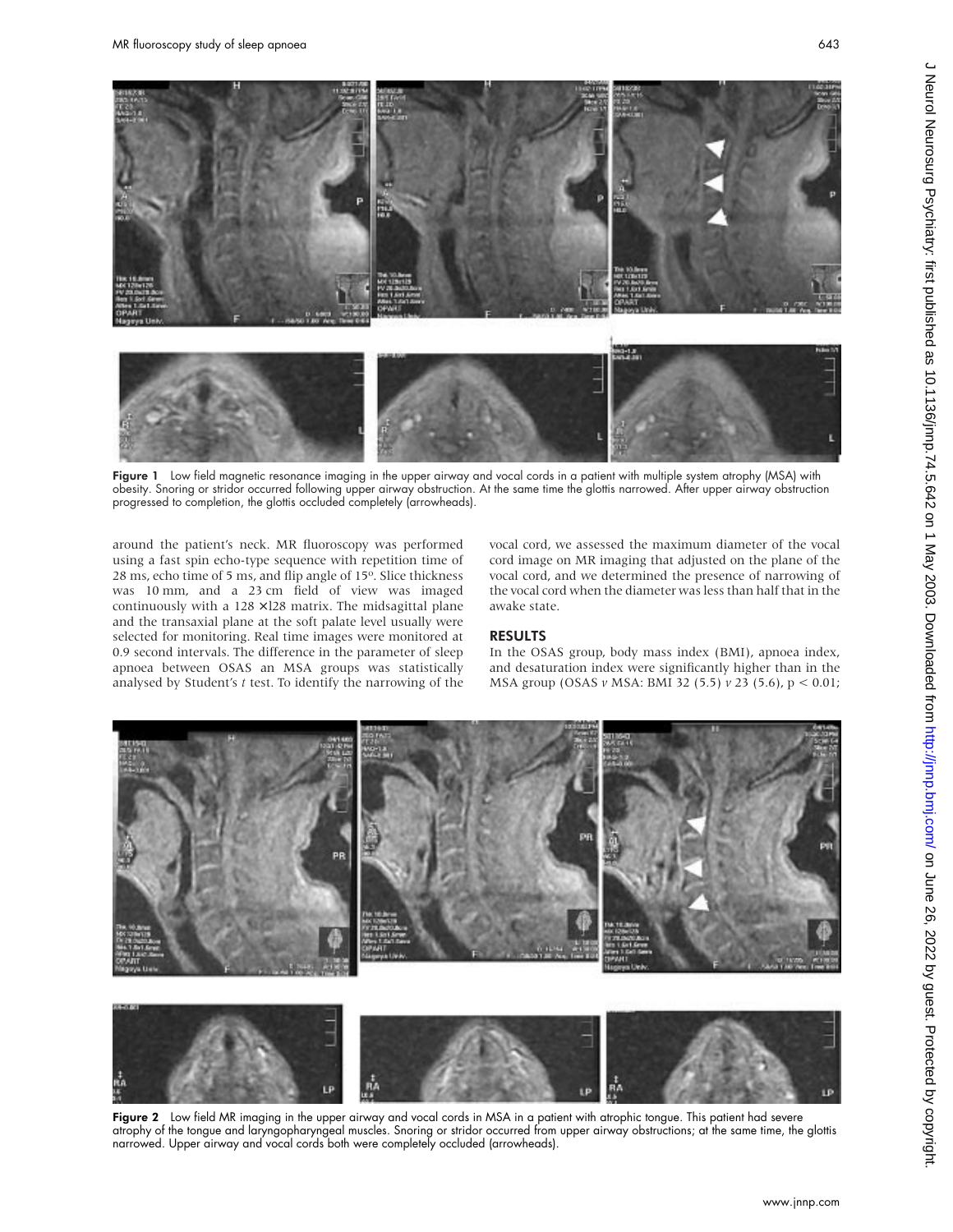

Figure 3 Low field MR imaging in the upper airway and vocal cords in a patient with obstructive sleep apnoea syndrome. The upper airway was occluded, but the glottis was not (arrowheads).

apnoea index 44 (12) *v* 22 (10), p < 0.01; desaturation index 28 (15) *v* 12 (10), p < 0.05; table 1). In patients with MSA, no upper airway obstruction occurred during wakefulness, but the vocal cord of the airway was slightly narrowed. In SAS episodes, snoring or stridor was notable following upper airway narrowing, when the vocal cord was additionally narrowed. Upper airway stenosis occurred at the palatopharyngeal level initially and then extended to the glossopharyngeal level, progressing to complete obstruction; then the glottis was occluded completely. This sequential obstructive pattern in the upper airway extending to the vocal cords was observed in all SAS episodes in six patients with MSA, even in those with atrophy of the tongue (table 1, fig 1, fig 2). This suggested that obesity with increased BMI did not contribute to this phenomenon. Obstruction of the vocal cord alone without upper airway obstruction was not observed in any patient.

In the OSAS group, no upper airway obstruction occurred during wakefulness, but repeated episodes of upper airway obstruction were observed in natural sleep in all 20 patients. In these sleep apnoea episodes, complete obstruction occurred in a descending sequence in the upper airway, as in MSA; however, vocal cord obstruction was not observed in any patient. This obstruction pattern was similar in all 20 patients with OSAS (table 1, fig 3).

#### **DISCUSSION**

Visualising occlusive events in the upper airway in OSAS and sleep apnoea in MSA is difficult. Use of a fibreoptic laryngoscope easily displays the upper airway but cannot be used during natural sleep because of discomfort.<sup>7</sup> In addition, since this instrument cannot visualise areas distal to a site of obstruction, sequential assessment of airway obstruction in time and space is not possible. Upper airway monitoring using low field MR fluoroscopy is a new method that can sequentially analyse both the upper airway and the vocal cord simultaneously during natural sleep. This is the first report of spatial and temporal profiles of the upper airway and vocal cord during natural sleep in patients with MSA.

In OSAS, upper airway obstruction was found at the level of palatopharynx, with extension to the glossopharynx but without vocal cord obstruction. In MSA, however, both the upper airway and the vocal cords were obstructed sequentially. Progress has occurred in understanding the mechanisms of vocal cord obstruction in MSA. Vocal cord abductor paralysis (Gerhardt syndrome) has been suspected from pathological and electrophysiological viewpoints.<sup>3-6 13-16</sup> Selective neurogenic atrophy of the posterior cricoarytenoid muscle has been documented by postmortem observations in MSA.<sup>13 16</sup> Electromyographic evidence of a neurological abnormality also was found in the posterior cricoarytenoid muscle.<sup>37</sup> Since this muscle is the sole abductor of the vocal cords, airway stenosis result from paralysis of this muscle. Even during wakefulness, partial vocal cord paralysis is observed in patients with MSA, as in the present study. However, most recent electrophysiological studies have shown that the cause of stridor is hyperactivity (dystonia) rather than paralysis of the vocal cord abductors,<sup>56</sup> suggesting supranuclear neurological dysfunction as the cause of glottic obstruction. These results may differ because of the stage of disease in each study. Vocal cord stenosis was seen without vocal cord abductor paralysis.

Another important question concerns why upper airway obstruction and vocal cord obstruction occur sequentially in patients with MSA. In obese patients with MSA, upper airway obstruction may partially account for sleep apnoea by the same mechanism as in OSAS patients.<sup>17</sup> However, obstruction of the upper airway and at the vocal cords occurred in a patient with atrophy of the tongue and laryngopharyngeal muscles, suggesting another mechanism of upper airway obstruction distinct from OSAS. Vocal cord obstruction always occurred following upper airway obstruction in all patients with MSA. Although details of innervation of upper airway muscles from the brain stem are not entirely known in humans, motor centres in the nucleus ambiguus innervate both laryngopharyngeal and vocal cord muscles in monkey.<sup>18</sup> We suspect that neural events resembling those causing vocal cord obstruction may occur in upper airway muscles. The larynx can easily be pulled inwards and downwards, narrowed by negative intratracheal pressure causing inspiratory collapse in MSA.<sup>7</sup> Once upper airway narrowing occurs, laryngeal and vocal cord stenosis can occur easily as an exacerbation.<sup>19</sup> A highly synchronised neural mechanism appears to be important for sleep apnoea in MSA, which may involve excessive muscle contraction as in dystonia-like phenomena. Certain laryngeal stimuli